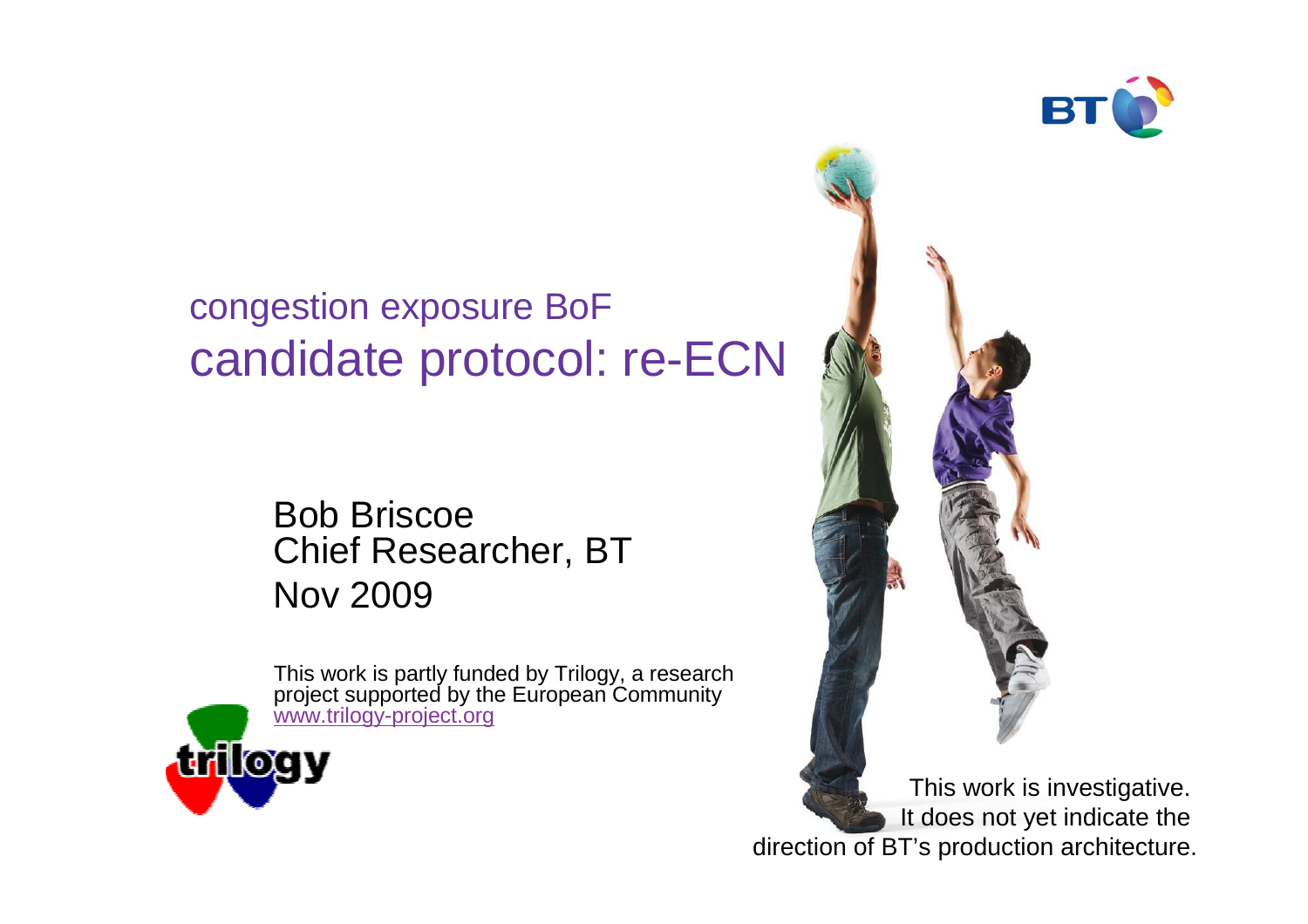### goals

- network can measure contribution to congestionas easily as it measures volume today
- metric for neutral but sufficient capacity sharing
- Internet designed so endpoints deal with congestion
- endpoints expose congestion in packets to network
- purpose of this talk
	- one protocol exists & implemented (x2) concrete
	- not asking BoF to bless this solution a strong contender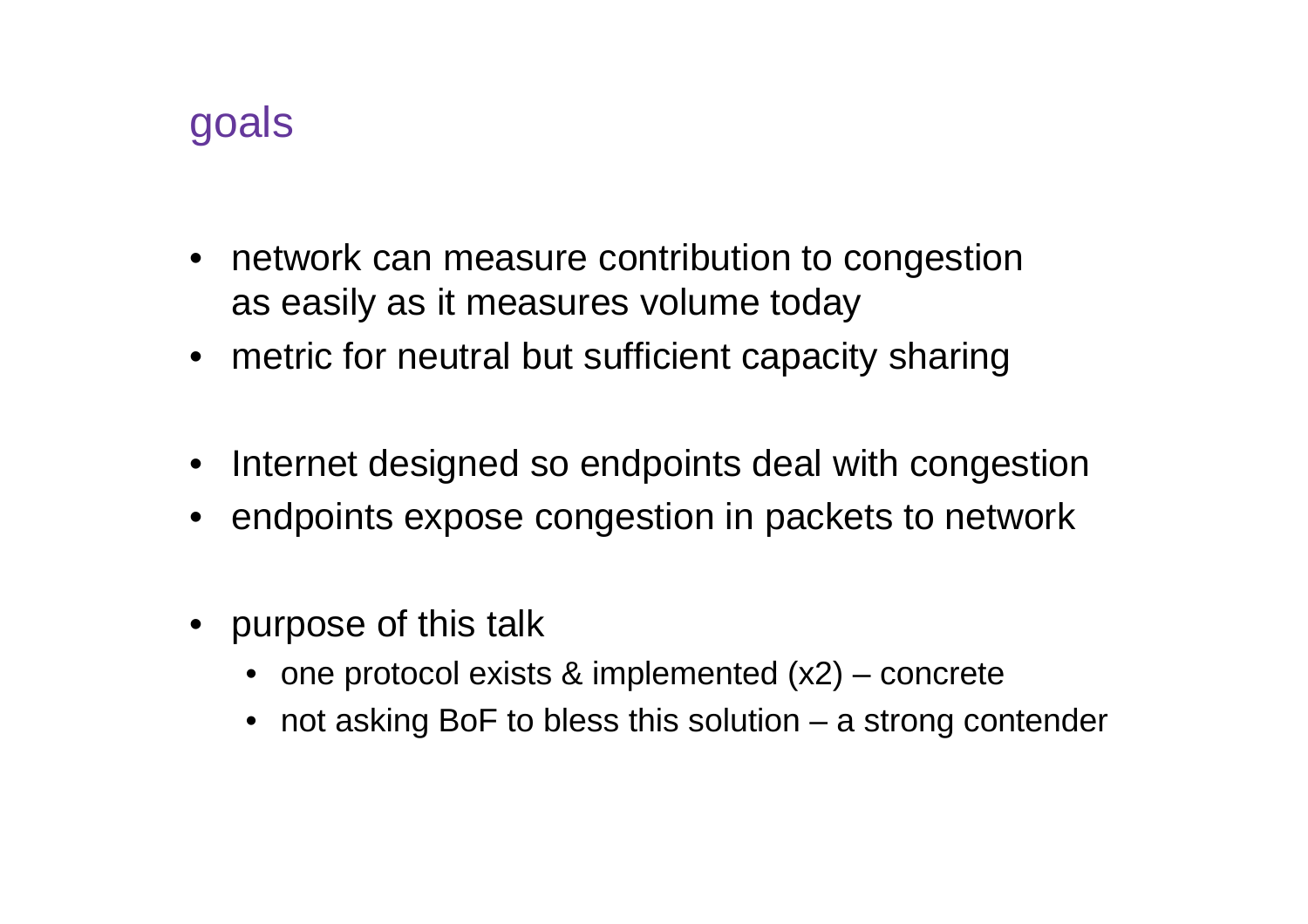

- •then tiny queuing delay and tiny tiny loss for all traffic
- no need to avoid congestion to prevent impairment
	- •whether core, access or borders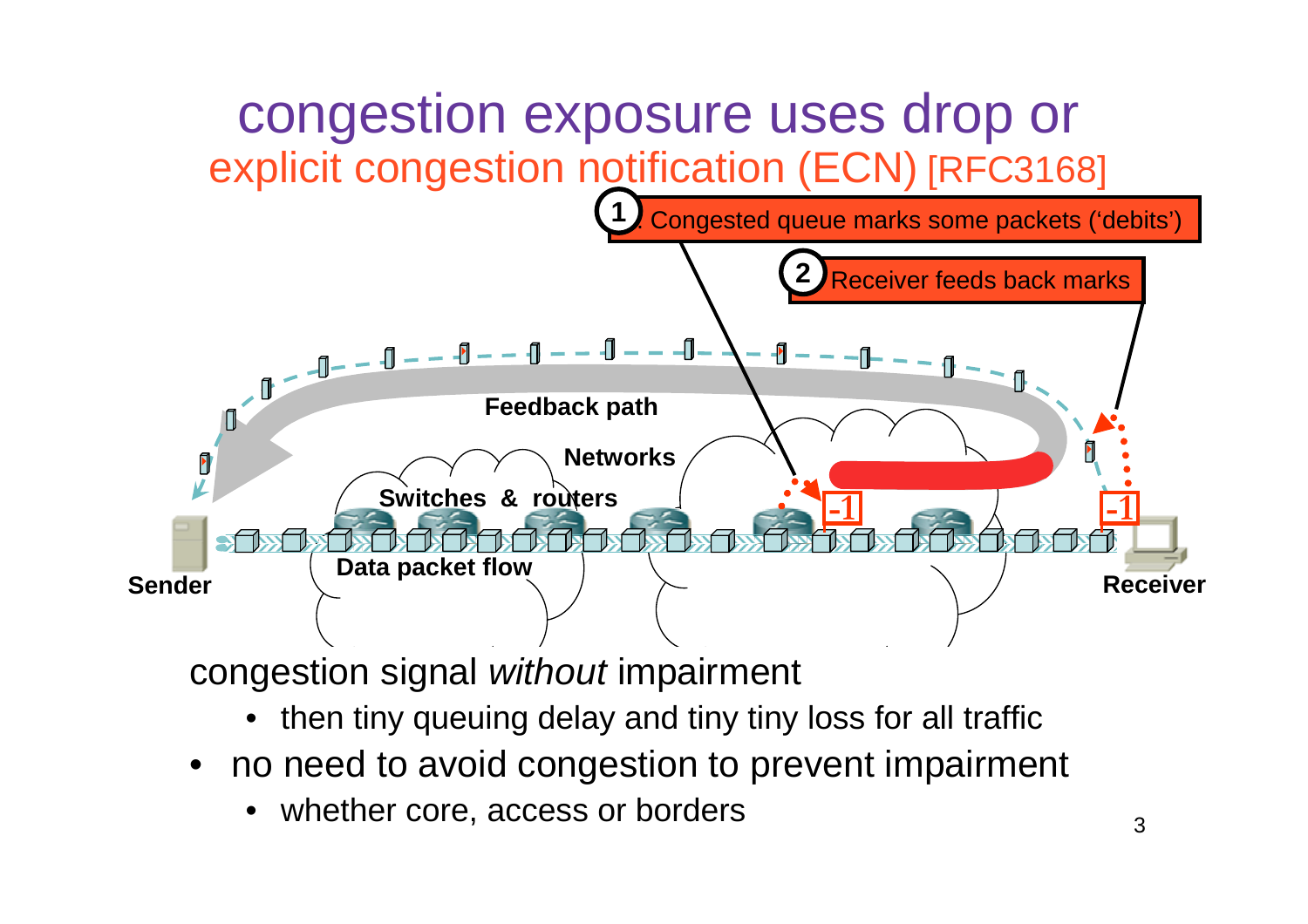measuring contribution to congestion

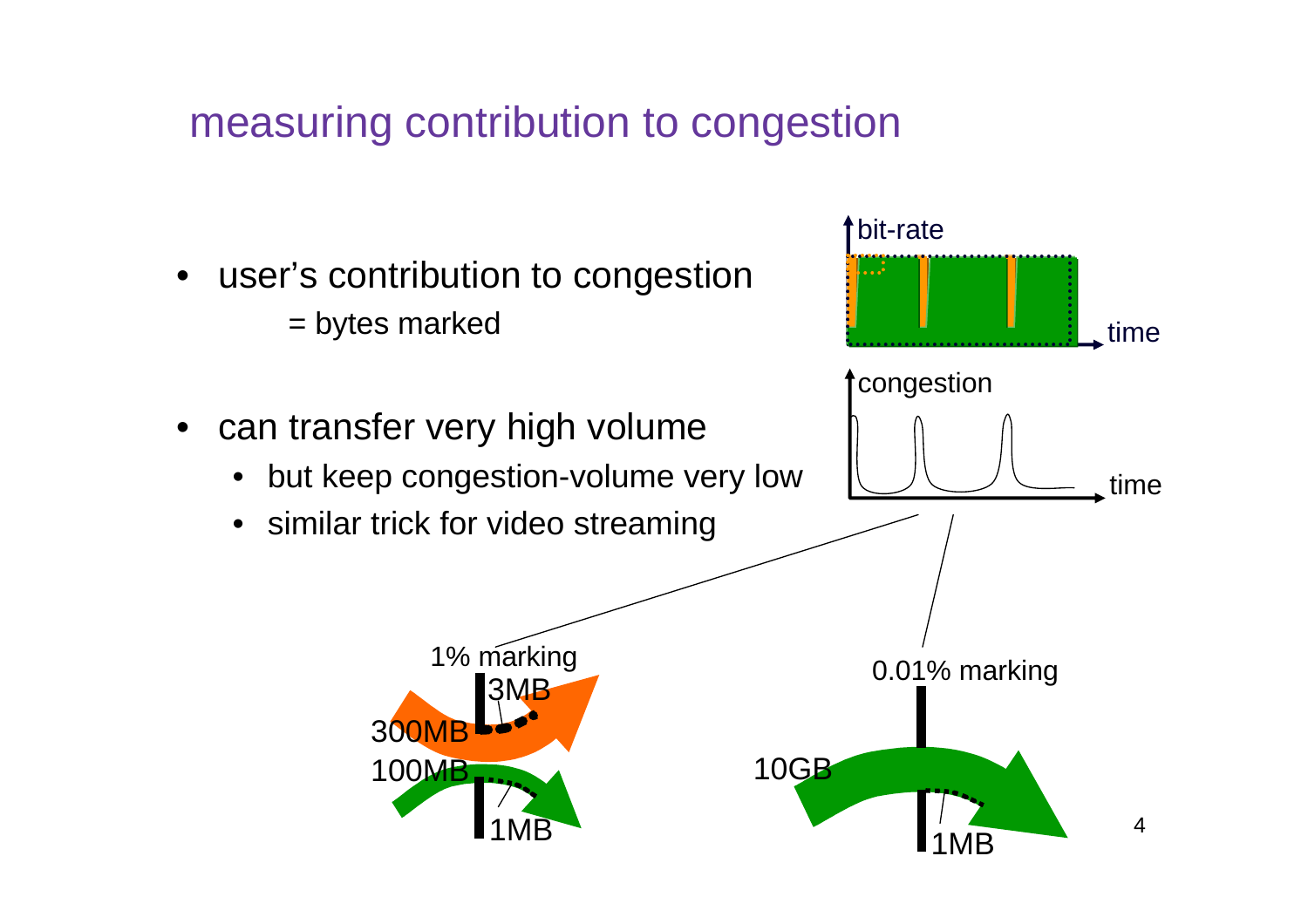### re-inserted feedback (re-feedback) = re-ECNsender exposes congestion to network



- •bootstrap: send no less credit than likely debit in 1 RTT
- •sender re-inserts feedback whether triggered by ECN or loss
- •no changes required to IP or MPLS data forwarding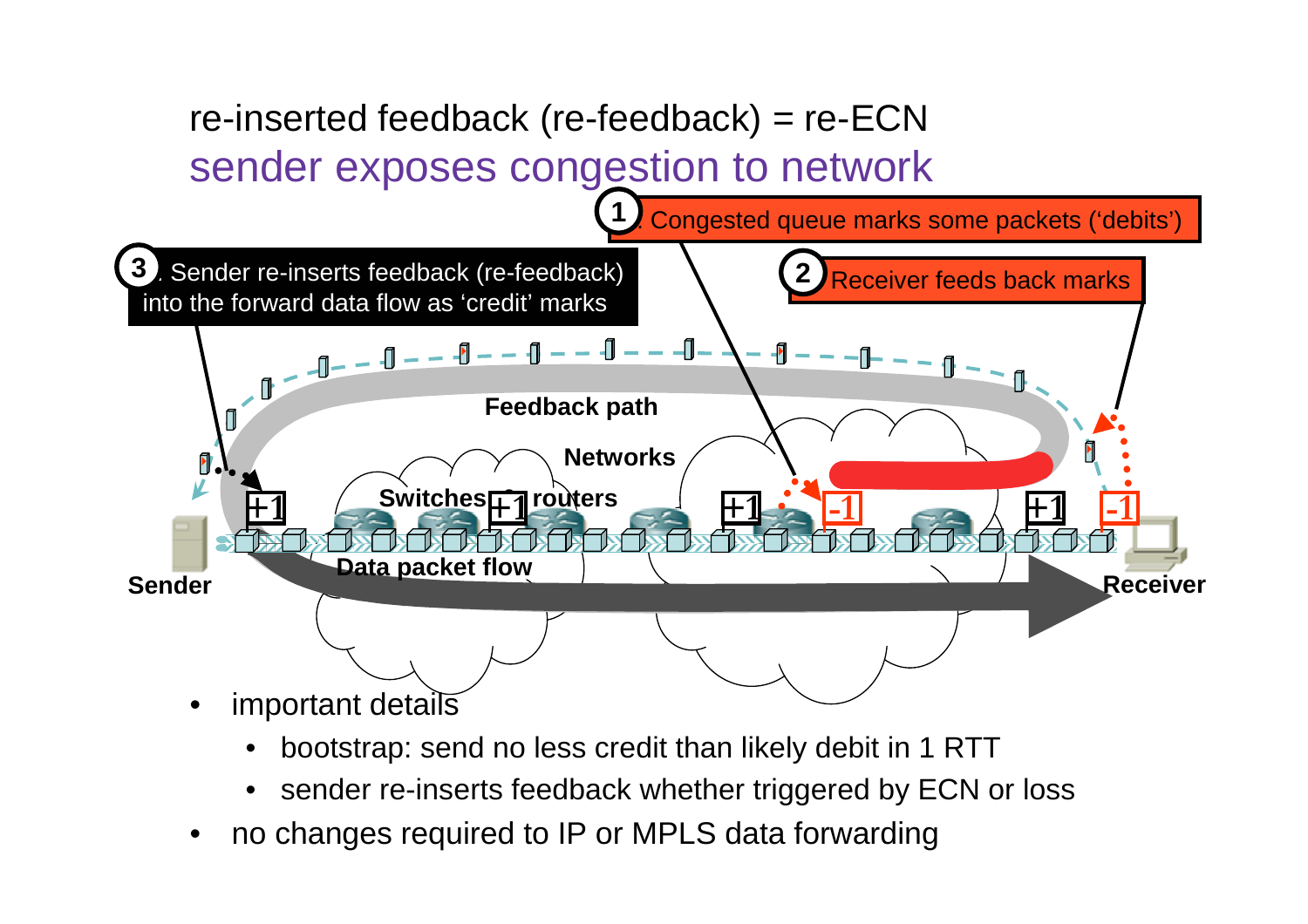### packets expose congestion over rest of path from wherever you look at them

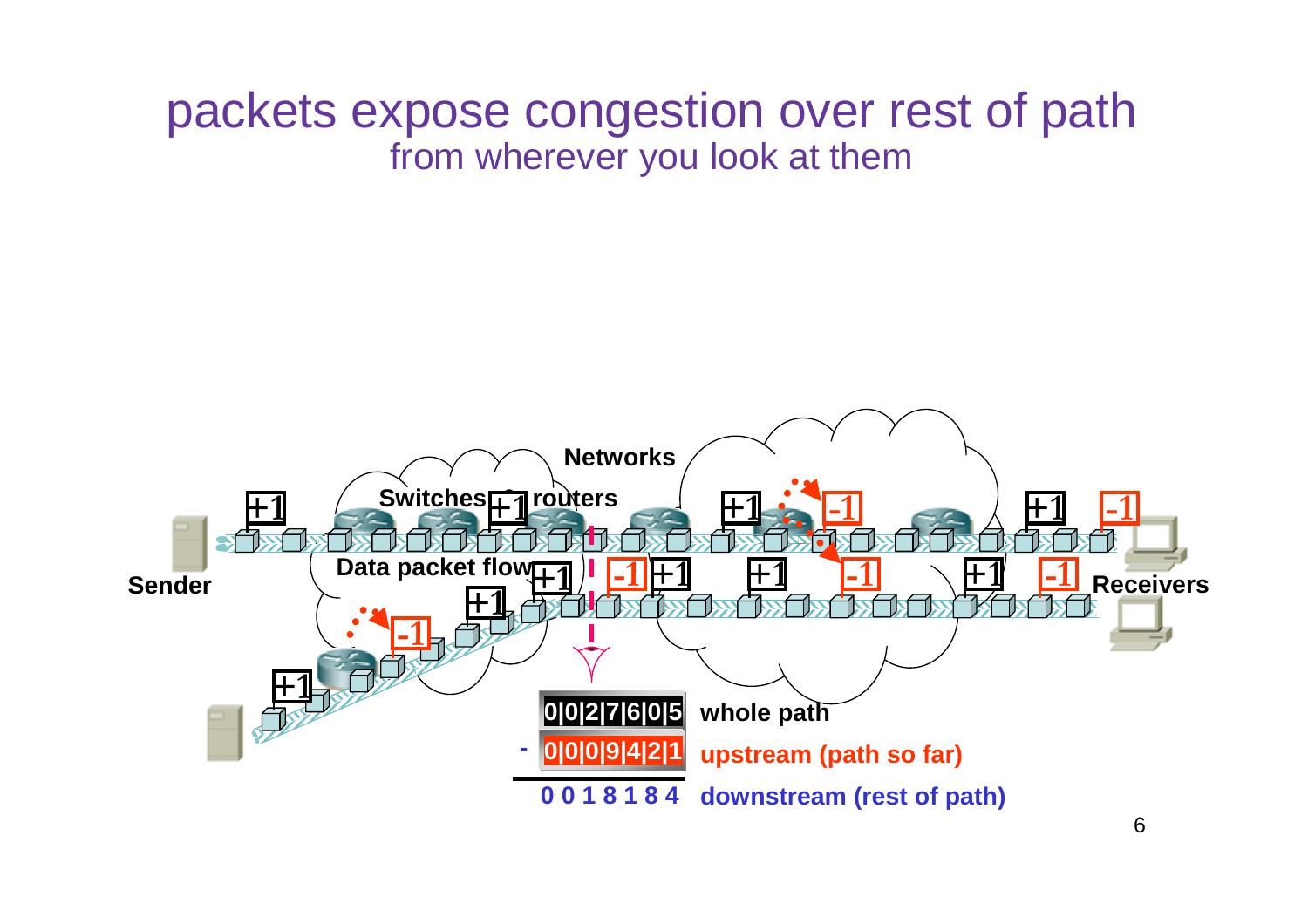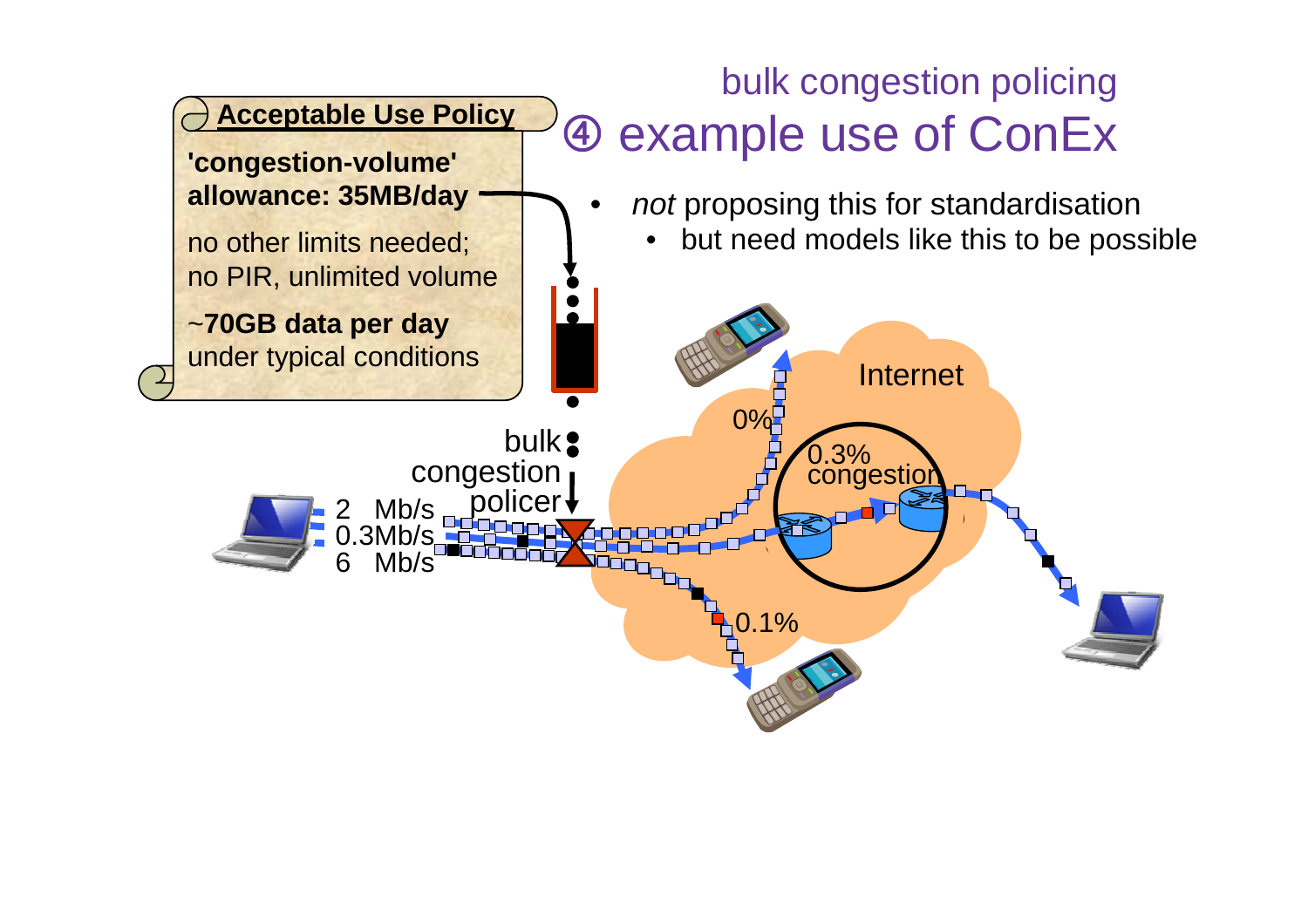no time for other potential uses…

- see motivation draft & papers for…
	- bulk congestion policing (or per flow)
	- DDoS mitigation
	- e2e QoS, all within best efforts, with no flow signalling
	- relaxes unnecessary constraints on transport design
	- self-admission control
	- server / middlebox flow state exhaustion control
	- wholesale & interconnect SLAs
- more speculative
	- inter-domain traffic engineering?
	- all-optical interconnects more feasible?
	- replaces multiple access in shared access networks?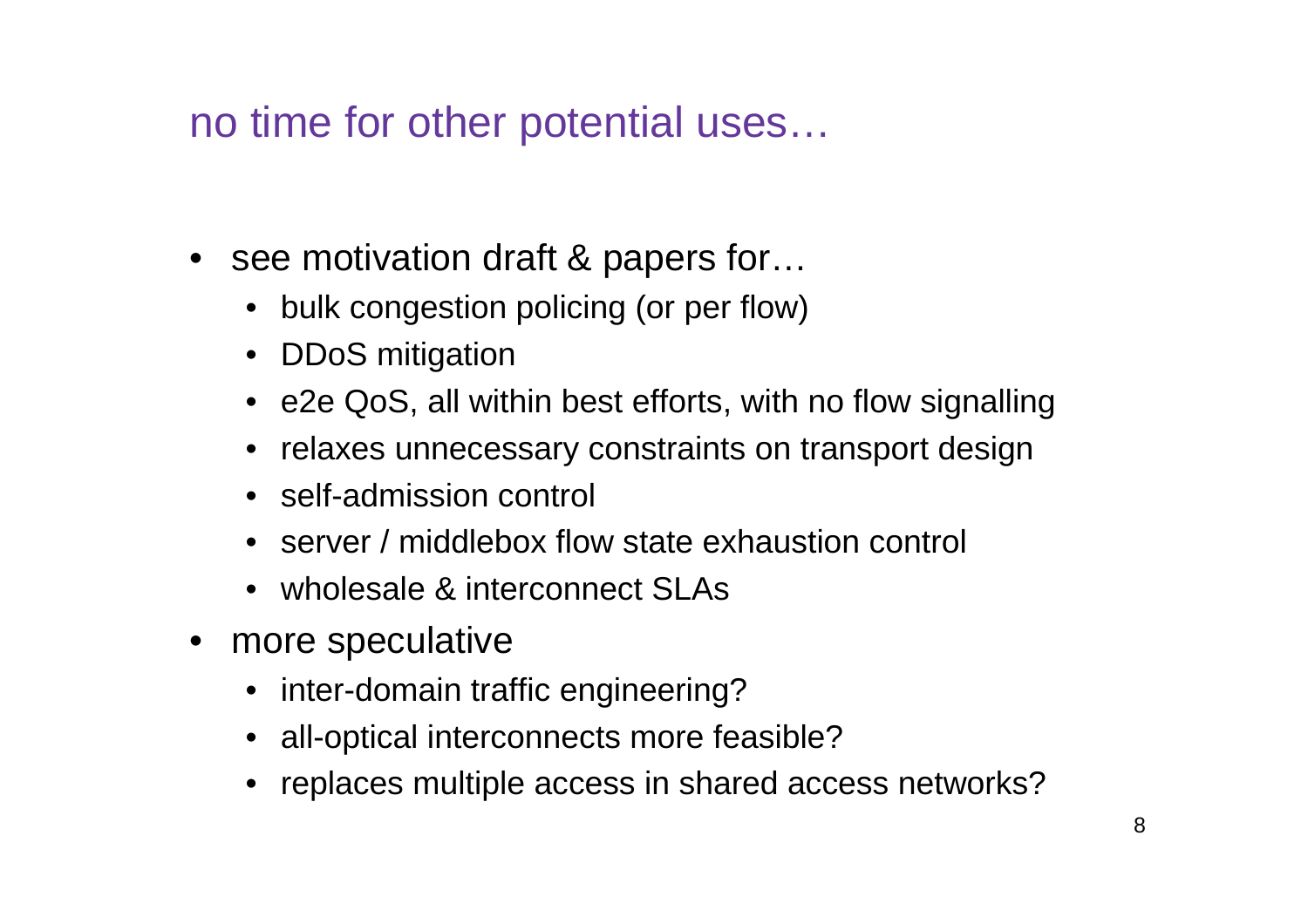## why won't sender under-expose congestion?



- (5) cheat detection: haven't been able to avoid per-flow state
- but designed so flow state does not break shared fate principle•
- 9 agnostic to flow behaviour – just checks diff between 2 numbers per flow•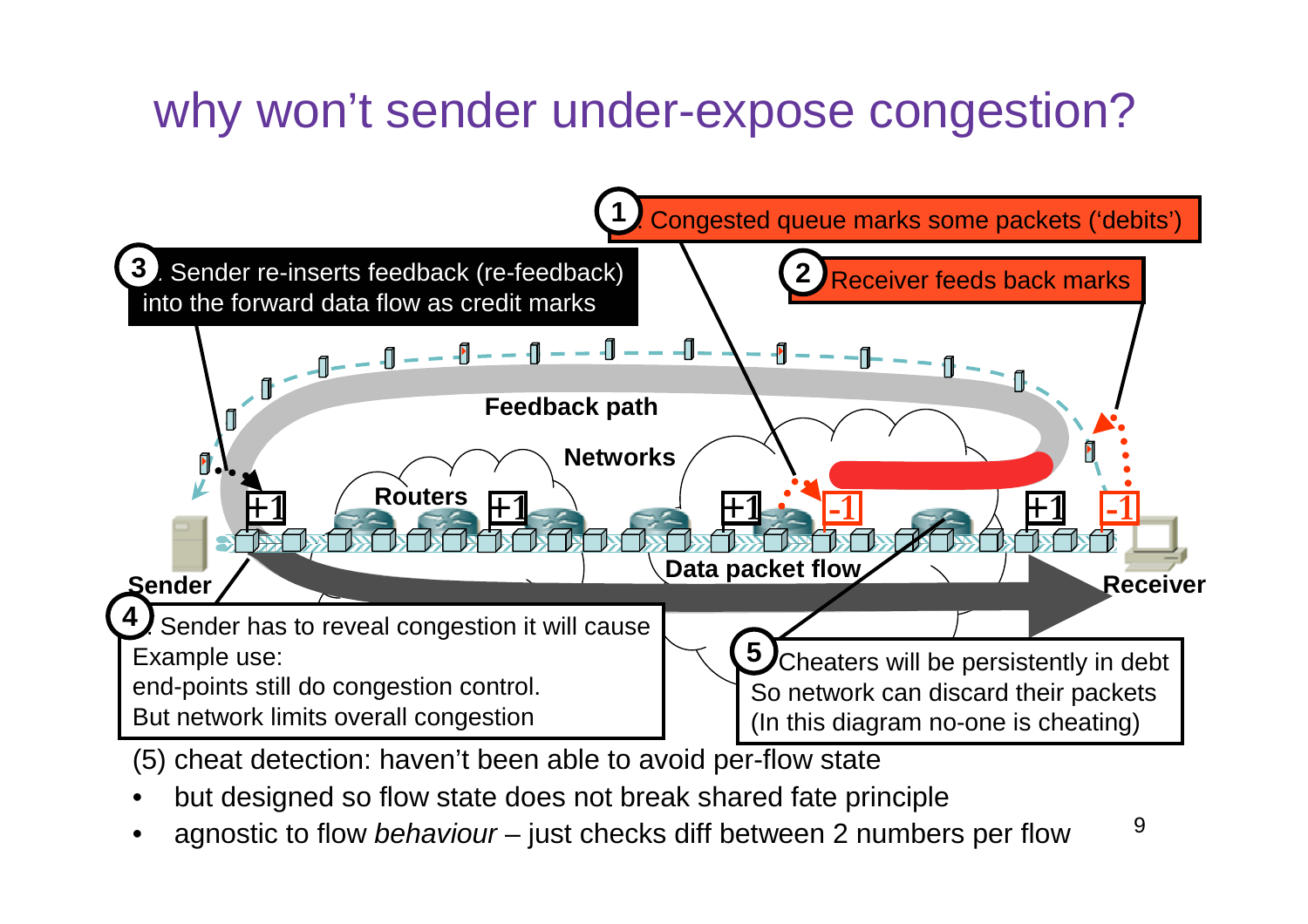## re-ECN status



- $\bullet$  relatively stable draft of spec in IPv4&6
	- with TCP as transport exemplar & full spec
- • two independent prototype implementations (Linux)
	- quick simple demo afterwards
- •• *ns-2* implementation
- full security analysis
	- resisted several perverse research community attacks
- • Global Info Infrastructure Commission analysis
	- •public policy
	- •commercial
	- technical feasibility

**COMMISSION** INFRASTRUCTURE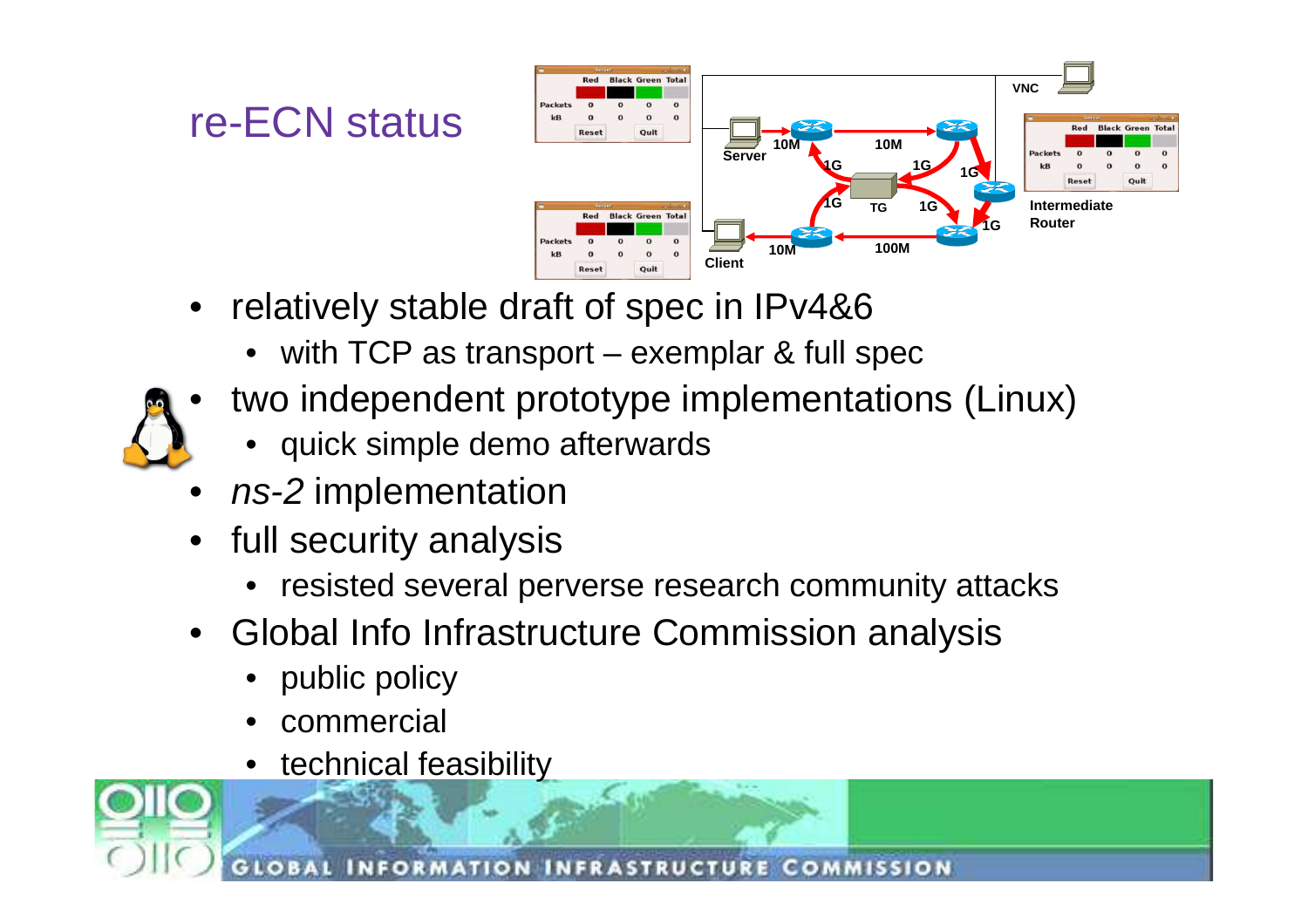### goals

- network can measure contribution to congestionas easily as it measures volume today
- metric for neutral but sufficient capacity sharing
- purpose of this talk
	- one protocol exists & implemented (x2) concrete
	- not asking BoF to bless this solution a strong contender